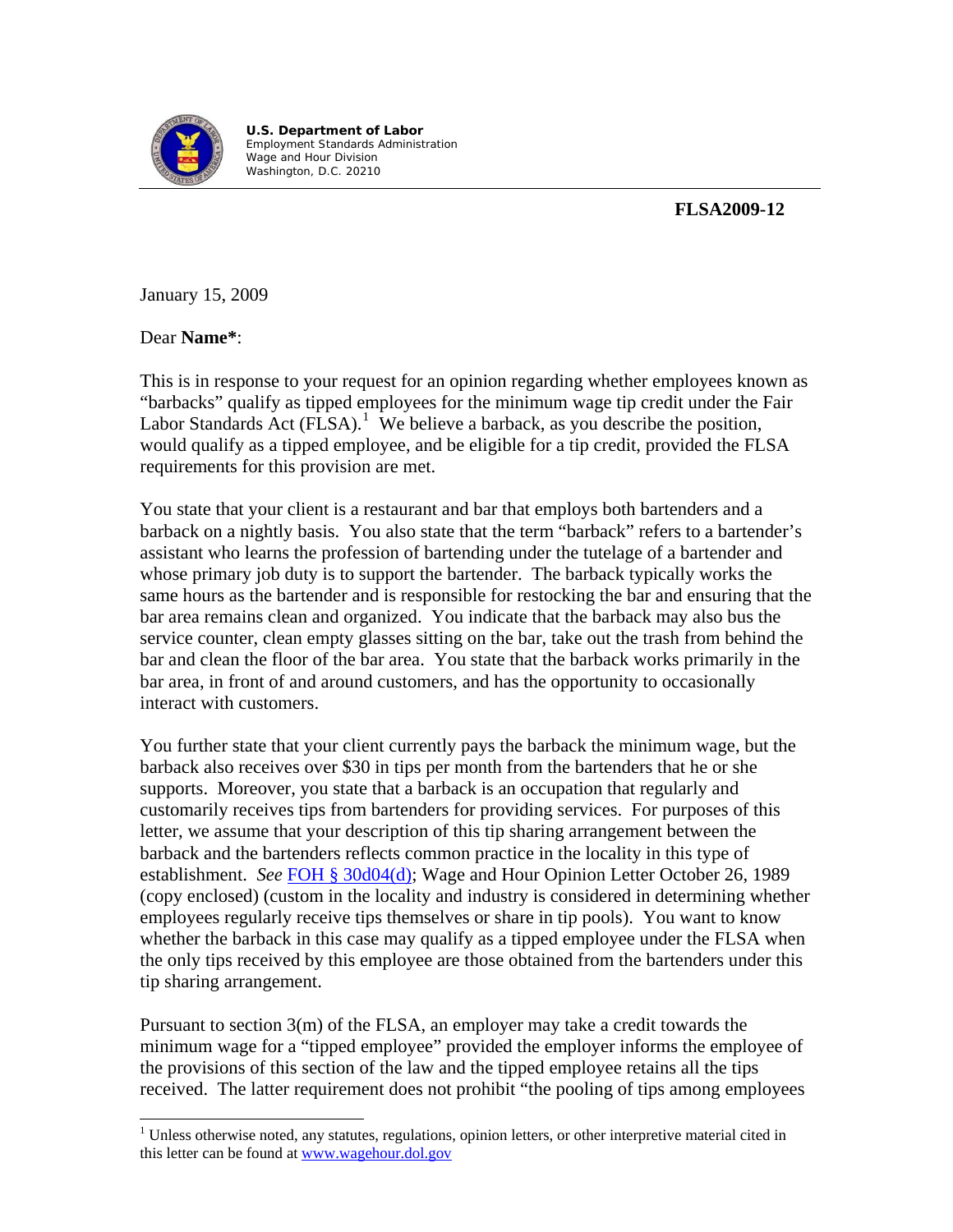who customarily and regularly receive tips." 29 U.S.C. § 203(m). Section 3(t) of the FLSA defines the term "tipped employee" as "any employee engaged in an occupation in which he customarily and regularly receives more than \$30 a month in tips." 29 U.S.C. § 203(t). Tips actually received by tipped employees may be counted as wages for purposes of the FLSA, but the employer must pay not less than \$2.13 an hour in direct wages.<sup>[2](#page-1-0)</sup>

The legislative history of the 1974 FLSA Amendments indicates that the tip pooling exception in 29 U.S.C. § 203(m) applies to "the practice of pooling, splitting or sharing tips with employees who customarily and regularly receive tips—*e.g.*, waiters, bellhops, waitresses, countermen, busboys, service bartenders, etc." S. Rep. No. 93-690, at 43 (1974); FOH § 30d04(a). On the other hand, "the employer will lose the benefit of this exception if tipped employees are required to share their tips with employees who do not customarily and regularly receive tips—*e.g.*, janitors, dishwashers, chefs, laundry room attendants, etc." *Id.* The use of the words "*e.g.*" and "etc.," indicates that the occupations in these two lists are examples, and that the lists are not intended to be exhaustive.

The legislative history includes bus persons ("busboys") in the list of occupations that may participate in tip pools, although they do not receive tips directly from the customers. *See id*. at 43. These employees customarily and regularly receive tips from their participation in tip pooling or tip sharing arrangements with the servers. "Where employees practice tip splitting, as where waiters give a portion of their tips to the busboys, both the amounts retained by the waiters and those given the busboys are considered tips of the individuals who retain them, in applying the provisions of section 3(m) and 3(t)." [29 C.F.R § 531.54.](http://www.dol.gov/dol/allcfr/ESA/Title_29/Part_531/29CFR531.54.htm)

It does not matter that in this case the barback receives his or her tips exclusively from the bartenders, rather than directly from the customers. As indicated above, the legislative history and the Department's regulations provide that some employees, *e.g*., bus persons, who derive their qualifying tip income exclusively from tip sharing or tip pooling arrangements can nonetheless qualify as tipped employees, provided they meet the other requirements of the law. *See Kilgore v. Outback Steakhouse of Fla.,* 160 F.3d 294, 301-2 (6th Cir. 1998) (upholding a tip pool in which certain employees derive their tip income solely from the tip pool); *Marshall v. Krystal Co.,* 467 F. Supp. 9, 13 (E.D. Tenn. 1978) (finding that waiters, bus persons, and bartenders are permitted to derive their tip income from the tip pool); *see also* FOH § 30d04:

It is not required that all employees who share in tips must themselves receive tips from customers. The amounts retained by the employees who actually receive the tips, and those given to other pool participants are considered the tips of the individuals who retain them, in applying the provisions of sections 3(m) and 3(t).

 $\overline{a}$ 

<span id="page-1-0"></span><sup>&</sup>lt;sup>2</sup> "If an employee's tips combined with the employer's direct wages of at least \$2.13 an hour do not equal the minimum hourly wage of \$6.55 per hour effective July 24, 2008; and \$7.25 per hour effective July 24, 2009; the employer must make up the difference." [Wage and Hour Fact Sheet No.15](http://www.dol.gov/esa/whd/regs/compliance/whdfs15.pdf).